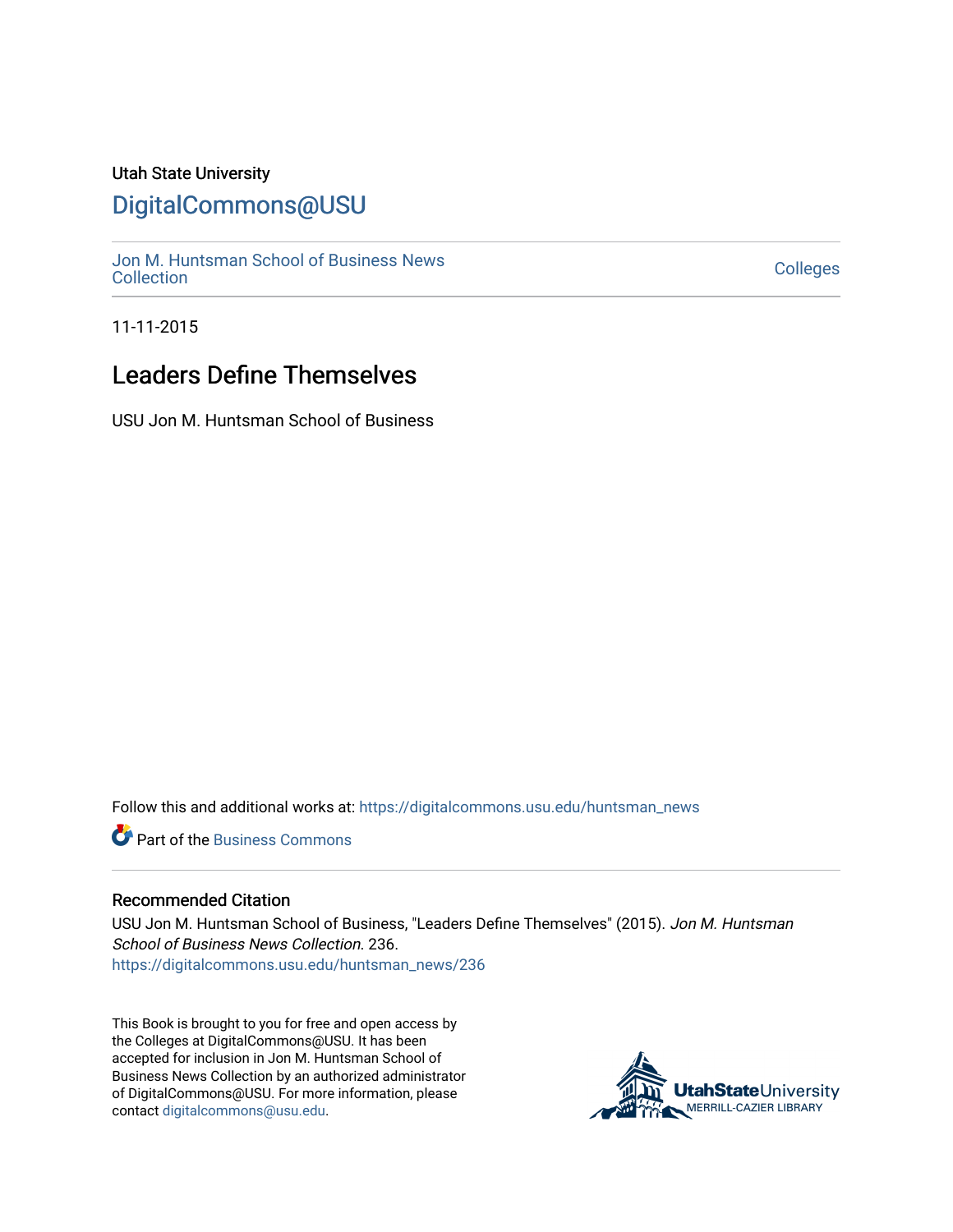# **Leaders Define Themselves**

#### By Kim Larson



One of the world's most influential business leaders is a respected chief executive because, as she says, she "does not aspire to a title, but aspires to be a leader." Cathy Engelbert leads more than 220,000 professionals as Chief Executive Officer for Deloitte LLP, and inspired hundreds of attendees at the recent Partners in Business Accounting conference at Utah State University. Engelbert's leadership path started as captain of her collegiate basketball team. Attending Lehigh University on a lacrosse scholarship, she walked onto the women's basketball team and later found herself leading her team on the court. As she maneuvered through her career, Engelbert attributed several principles to her success.

**Be ready and prepared.** Engelbert referenced USU Football Head Coach Matt Wells' comments after a signature win against Boise State. He was proud of the win, but it wasn't the championship. He reinforced that the team is in the driver's seat to control their own destiny. Engelbert emphasized that it is essential to be ready and prepared: you are in the driver's seat. Whether it's the next board meeting or the next promotion. You will never go wrong if you are ready and prepared.

**Say 'No' with a purpose.** Opportunities will come your way, but they may not all be the right opportunity for you at that time. Engelbert was offered a promotion within Deloitte which included moving her young family to St. Louis. She declined but offered a solution in which she could fulfill a need for Deloitte at an office closer to her home. "If you are going to say no, then have a yes right behind it."

**Find a work-life balance.** Life is a juggling act with work, family, health and personal integrity. Work is a rubber ball and will bounce back if dropped. The other three, however, are made of glass and can be shattered if dropped. Engelbert